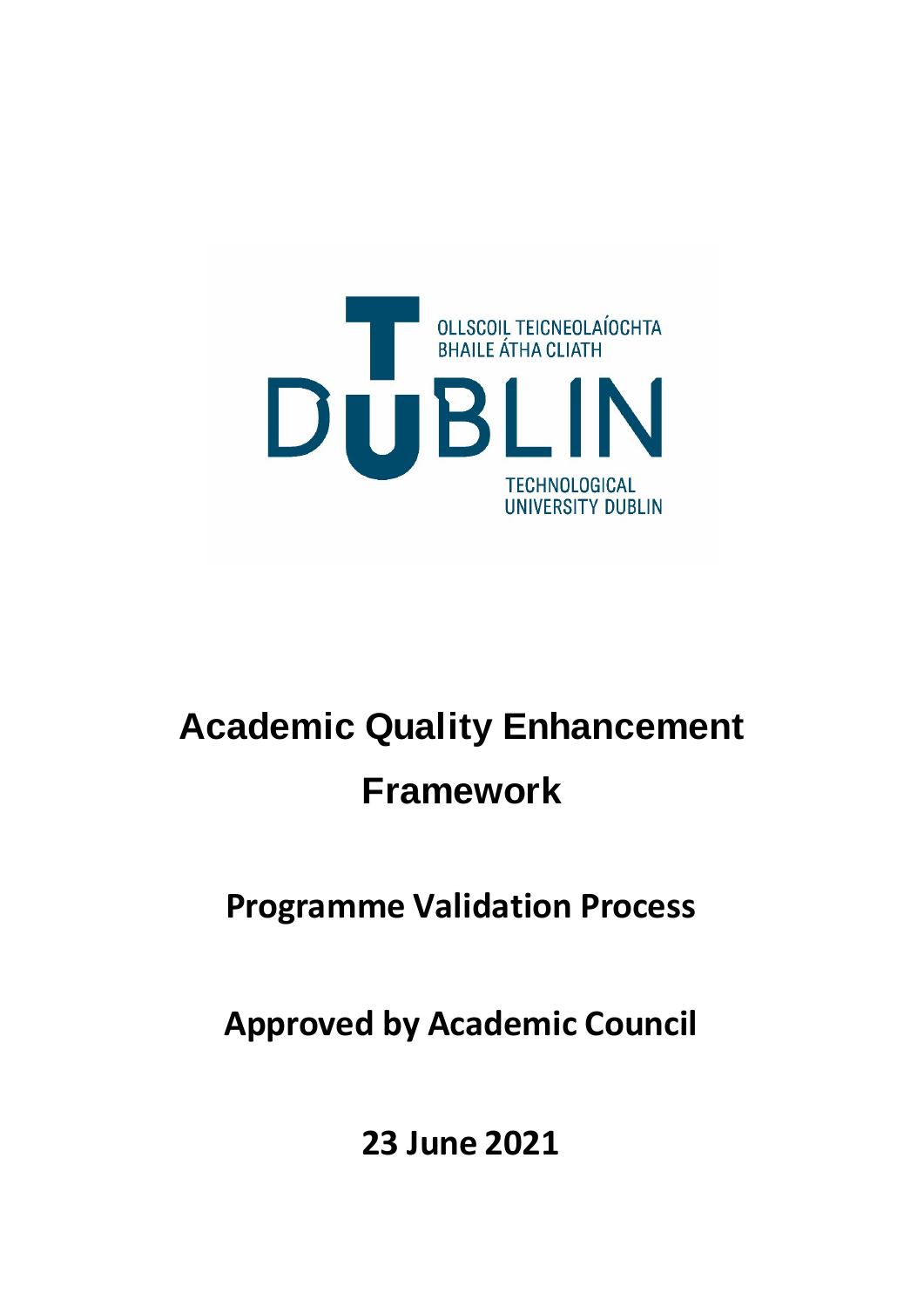# TABLE OF CONTENTS

| 1. |      |                                                                            |
|----|------|----------------------------------------------------------------------------|
| 2. |      |                                                                            |
| З. |      |                                                                            |
| 4. |      |                                                                            |
| 5. |      |                                                                            |
| 6. |      |                                                                            |
|    | 6.1. |                                                                            |
|    | 6.2. |                                                                            |
|    | 6.3. | Consideration of Programme Proposal Form by University Programmes Board  9 |
|    | 6.5. |                                                                            |
| 7. |      |                                                                            |
| 8. |      |                                                                            |
|    | 8.1. |                                                                            |
|    | 8.2. |                                                                            |
|    | 8.3. |                                                                            |
|    | 8.4. |                                                                            |
|    | 8.5. |                                                                            |
|    | 8.6. |                                                                            |
|    | 8.7. | 18                                                                         |
|    | 8.8. |                                                                            |
| 9. |      |                                                                            |
|    | 9.1. |                                                                            |
|    | 9.2. |                                                                            |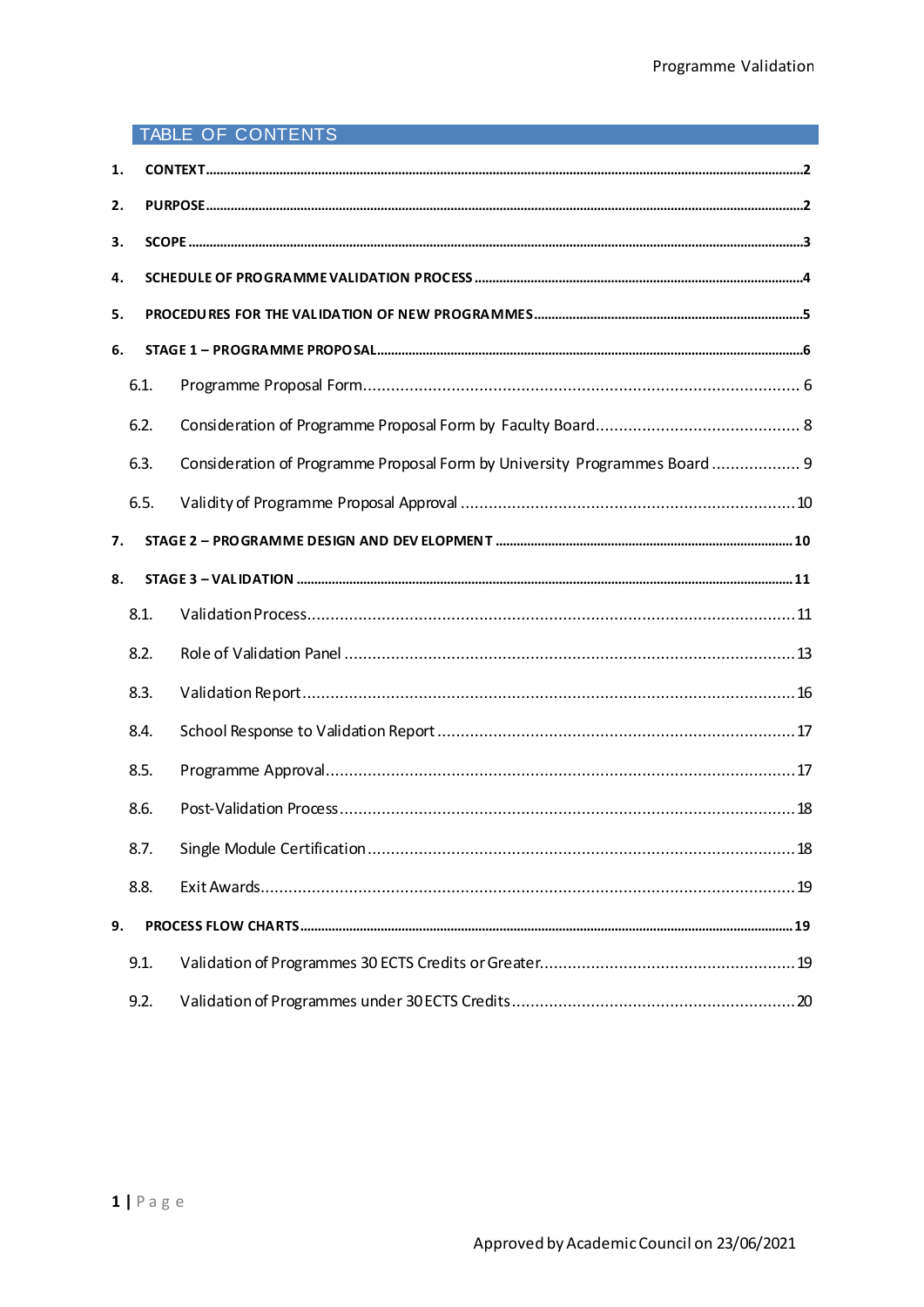# <span id="page-2-0"></span>**1. Context**

- 1.1. TU Dublin programmes are student-centered, socially relevant, provide excellent learning opportunities and the validation process supports the development of new programmes that build on achievements to date, and support and enable graduates to take up an active role in society, as employees, employers and active citizens.
- 1.2. This document sets out the University's processes for the design and approval of academic programmes. Programme validation is the process that enables the University to establish that any new programme and its constituent parts meet or exceed the minimum academic standards for the designated award, that academic standards have been appropriately defined, and that there are provisions for best practices in teaching, learning and assessment. It deals with assuring quality, promoting best practice, and embedding opportunities for adding value through the enhancement of quality on a continuous basis.
- 1.3. The validation process also ensures programmes are aligned to the TU Dublin Educational Model and to the core Mission, Vision and Values of the University.
- 1.4. The Programme Validation process ensures programme development and approval are aligned to the guidance, checklists and advice in the Programme Design and Delivery Handbook.
- 1.5. The rationale for Programme Validations embodies the requirements in international best practice and legislative requirements and regulatory guidelines. The awards resulting from a validated programme will be clearly specified and communicated, and aligned to the appropriate level on th[e National Qualifications Framework \(](https://nfq.qqi.ie/)NFQ) for Higher Education and, consequently, to th[e Framework for Qualifications of the European Higher Education](https://nfq.qqi.ie/assets/qualifications_frameworks.pdf) Area.

# <span id="page-2-1"></span>**2. Purpose**

- 2.1. The purpose of this document is to outline the policies and procedures relating to the validation of a TU Dublin academicprogramme.
- 2.2. The purpose of the validation procedures of new programmes and awards, including the associated guidelines and forms, is to ensure that all new programmes developed by the University:
	- Align to the University's Educational Model and learning, teaching and assessment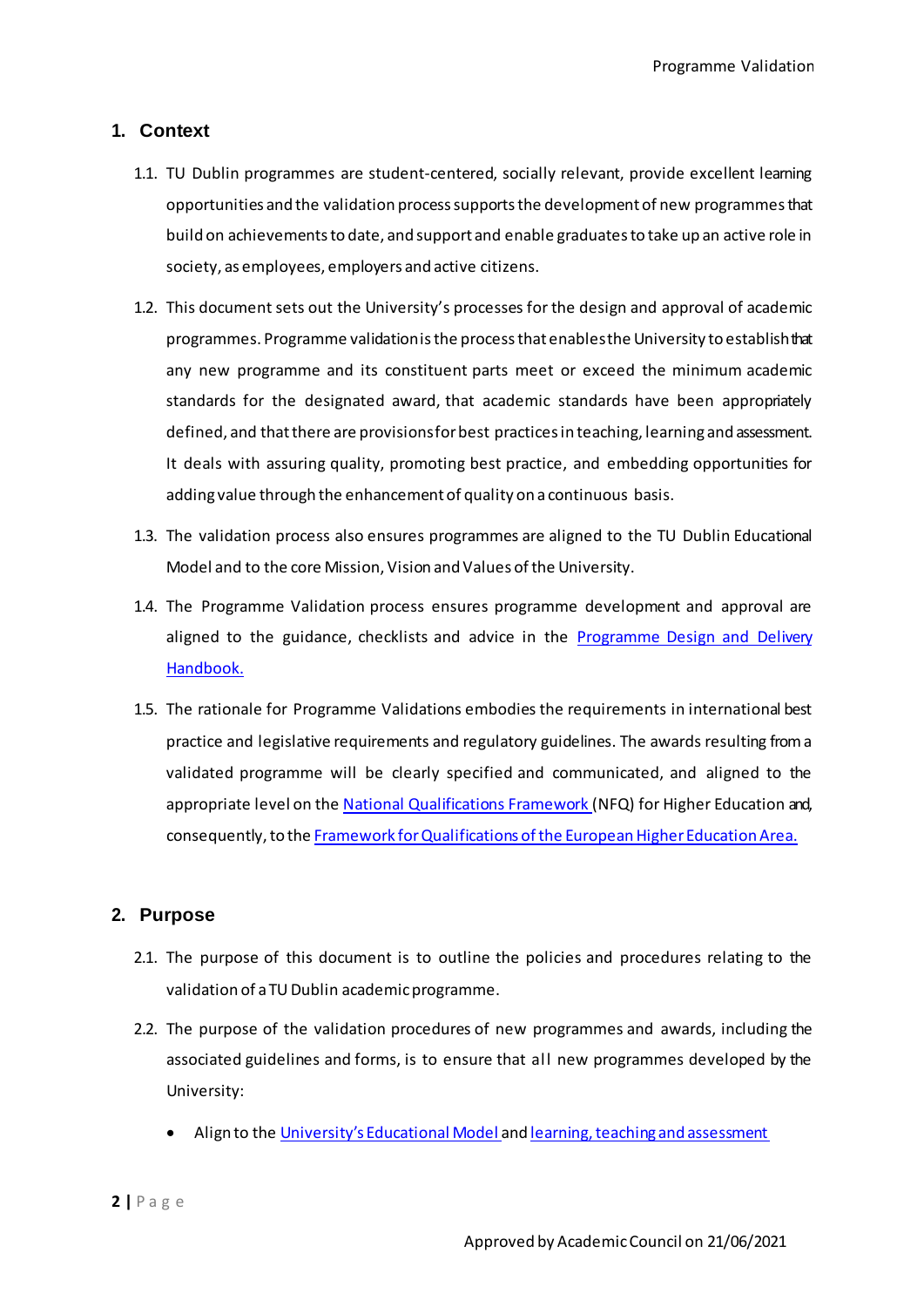strategy, guidelines and policies;

- Fulfil and enhance the University mission, vision and **Strategic Plan**;
- Align to th[e NFQ a](https://nfq.qqi.ie/)t appropriate levels;
- Fulfil an identifiable industry and/orsociety need;
- Have the appropriate academic breadth and depth, and with learning outcomes that are consistent with the levels of knowledge, know-how, skills and competences as prescribed in the relevan[t NFQ a](https://nfq.qqi.ie/)ward descriptor;
- Provide each student, irrespective of the nature of the programme with the best educational experience that the University can provide, recognising that this experience will be delivered through a curriculum (formal/informal) that has been developed in a collaborative process ensuring appropriate inputs from all stakeholders;
- Reflect the most appropriate educational pedagogy to achieve the learning outcomes and the TU Dublin Graduate Attributes;
- Provide pathways to qualifications that maximise opportunities for access, transfer and progression, as per the University Access, Transfer& Progression policy;
- Are developed via a process that is consistent across the University and identifies the academic, physical, human and other resources required for successful delivery;
- Align to [QQI guidelines on Quality Assurance and Quality Enhancement](https://www.qqi.ie/Articles/Pages/QA-Guidelines.aspx), and the [European Standards and Guidelines](https://enqa.eu/wp-content/uploads/2015/11/ESG_2015.pdf)(ESG).

#### <span id="page-3-0"></span>**3. Scope**

- 3.1. The University has four award-types:
	- **Major** awards are the main class of award made at an NFQ level. There are 16 major awards in the Framework each with an award type descriptor. TU Dublin currently has seven major awards types from Level Six to Level Ten on the NFQ: Higher Certificate (Level Six), Ordinary Degree (Level Seven), Honours Degree (Level Eight), Higher Diploma (Level Eight), Postgraduate Diploma (Level Nine), Masters (Level Nine) and Doctoral (Level Ten);
	- **Minor** awards provide recognition for learners who achieve a range of learning outcomes but not the specific combination of learning outcomes required fora major award. These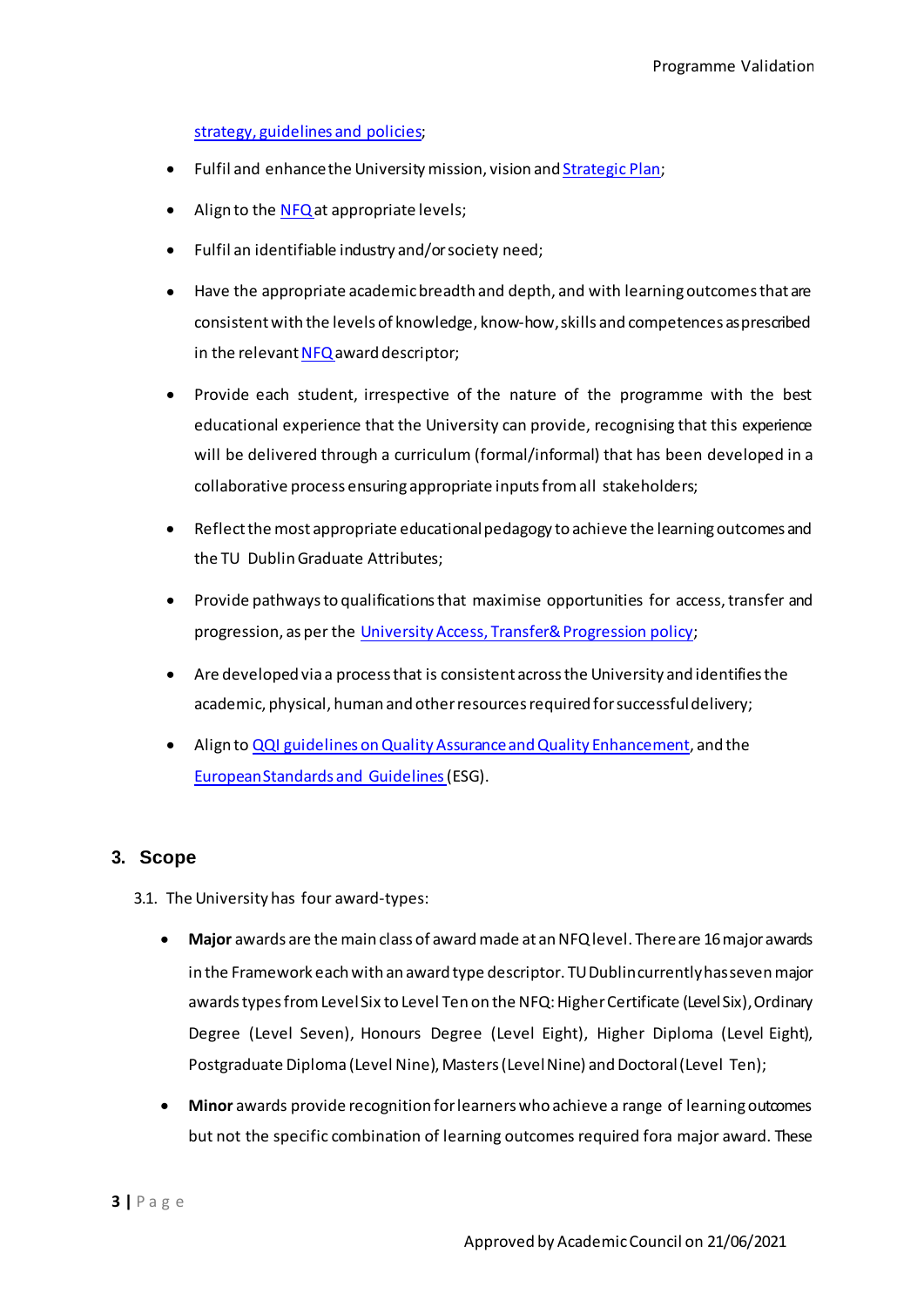awards allow learners to accumulate ECTS credits at their own pace and needs. Minor awards are normally a sub-set of other larger awards;

- **Special-purpose** awards are made for very narrow fields of study forspecificpurposes;
- **Supplemental** awards are for learning which is additional to a previous award. They could, for example, relate to updating and refreshing knowledge or skills, or to continuing professionaldevelopment.
- 3.2. The process for validating new academic programmes applies to all programmes of study irrespective of the delivery mode.
- 3.3. A similar process applies to collaborative programmes where the University is the main or lead degree awarding body (see Collaborative Provision Procedures).
- 3.4. Procedures for the validation of *Joint Awards*, where the partner institution is also a degree awarding body, are outlined in the Collaborative Provision Process.
- 3.5. Procedures forthe approval of modulesthat have been validated as part of existing academic programmes, to be offered to students on a standalone basis leading to Single Module Certification (normally classified as minor awards), are presented in Section 8.7 of this document.
- 3.6. Procedures to introduce exit awards on previously validated programmes are presented in Section 8.8.
- 3.7. Procedures for making modifications to existing programmes, which can be made on an annual basis, are described in the Making Changes to Modules & Programmes Procedures. More significant modifications to programmes are normally considered during Programme Review.

# <span id="page-4-0"></span>**4. Schedule of Programme Validation Process**

- 4.1. New academicprogrammes may be proposed at any point in the academic year. However, all new programmes must be fully approved in sufficient time to allow for marketing and promotion of the programme for optimal recruitment.
- 4.2. The University Operational Plan, which lists all new programmes leading to Major awards that will commence in the following academicyear, is submitted to the Higher Education Authority (HEA) in February. In order to complete this plan and meet approval deadlines, a proposal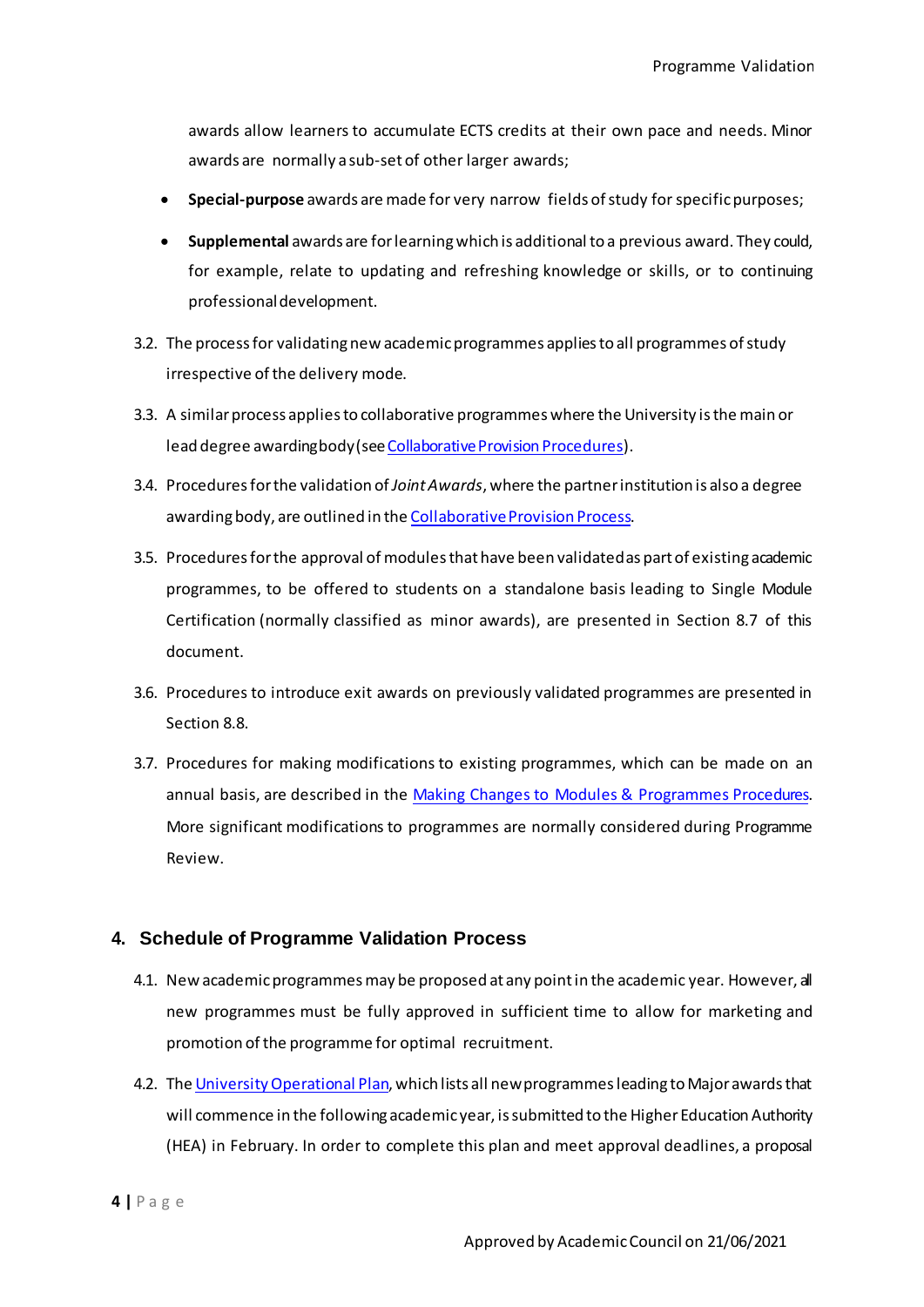(Programme Proposal Form) to commence a major award in the following academic year must be submitted to Academic Affairs by the start of November.

4.3. The time required to complete the approval process is dependent on relevant committee meeting dates. New programmes can normally only be advertised, and students recruited, once all stages of the validation process are completed and the programme is fully approved. Schools should be mindful of external deadlines such as inclusion in CAO listings in this regard.

#### <span id="page-5-0"></span>**5. Procedures for the Validation of New Programmes**

- 5.1. Ideas for new programmes can come from a variety of internal and external sources. Preliminary discussions will normally occur within a School or between groups of Schools and/or Discipline Programmes Boards and should involve consultation with relevant internal and external stakeholders.
- 5.2. New programme proposals must be submitted for validation and approval in accordance with the University's agreed policies and procedures (relating to finance and human resources, as well as academicvalidation).
- 5.3. In the case of cross-disciplinary or multi-disciplinary programmes, the Heads of School must nominate a lead School to take administrative responsibility (i.e. resourcing, management, delivery and monitoring) and a Disciplinary Programmes Board to take responsibility for all quality assurance and enhancement processes, once the programme is validated.
- 5.4. An overview of the process of new programme developmentis outlined in Figure1below. All proposals must be submitted using the Programme Proposal Form.



**Figure 1 Three stages of the programme approval process**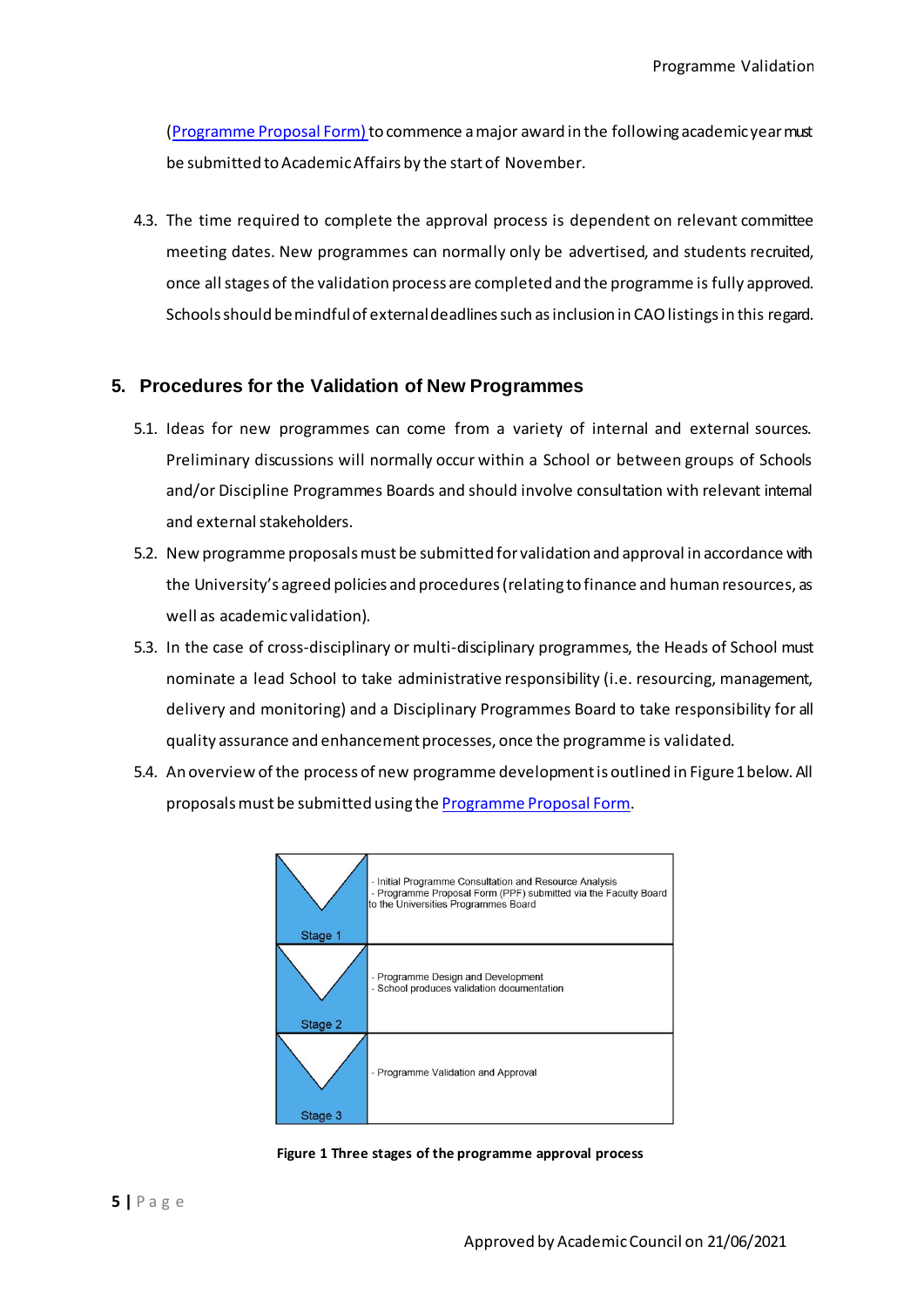# <span id="page-6-0"></span>**6. Stage 1 – Programme Proposal**

#### <span id="page-6-1"></span>**6.1. Programme Proposal Form**

- 6.1.1 New programme proposals are usually developed based on an idea of one or more staff members, but may also be initiated by a collaborativeorindustry/community partner. If the proposal is approved, a School will lead the development of the initial idea into a coherent academic programme and prepare for validation.
- 6.1.2 The first stage in programme development is the completion of the Programme Proposal Form which provides the rationale for the programme, an overview of the programmes intended objectives, learning outcomes, market demand and a resource analysis. In addition, the proposal will describe how the programme has stemmed from the TU Dublin Strategic Plan and aligns to the Core Mission, Vision and Values of the University and the Educational Model.
- 6.1.3 The Programme Proposal Form also provides a description of the external stakeholder input that has informed the proposal, and the planned level of stakeholder input into the design and development of the programme.
- 6.1.4 A Programme Proposal Form must be completed in the case of:
	- A new programme, leading to a major, minor, special purpose or supplemental award of the University (it is not required for Single Module Certification);
	- The addition of a stream to an existing programme;
	- The addition of a mode of delivery to an existing programme where there are resource implications.
- 6.1.5 The School must provide evidence of a demand for the programme, for example by providing trend data and student numbers in similar programmes elsewhere and by citing industry and market reports. The Admissions Office should be consulted at the proposal stage, particularly in relation to potential student numbers and access routes.
- 6.1.6 In cases where the School expects that a derogation may be required from a University policy or regulation (e.g. assessment regulation), this can be proposed within the Programme Proposal Form. In such cases, the School must provide a rationale and can provide additional documents if required. Alternatively, approval for derogations can be submitted to the University Programmes Board, via the Faculty Board, by the School in the Programme Design and Development stage (see Section 7below).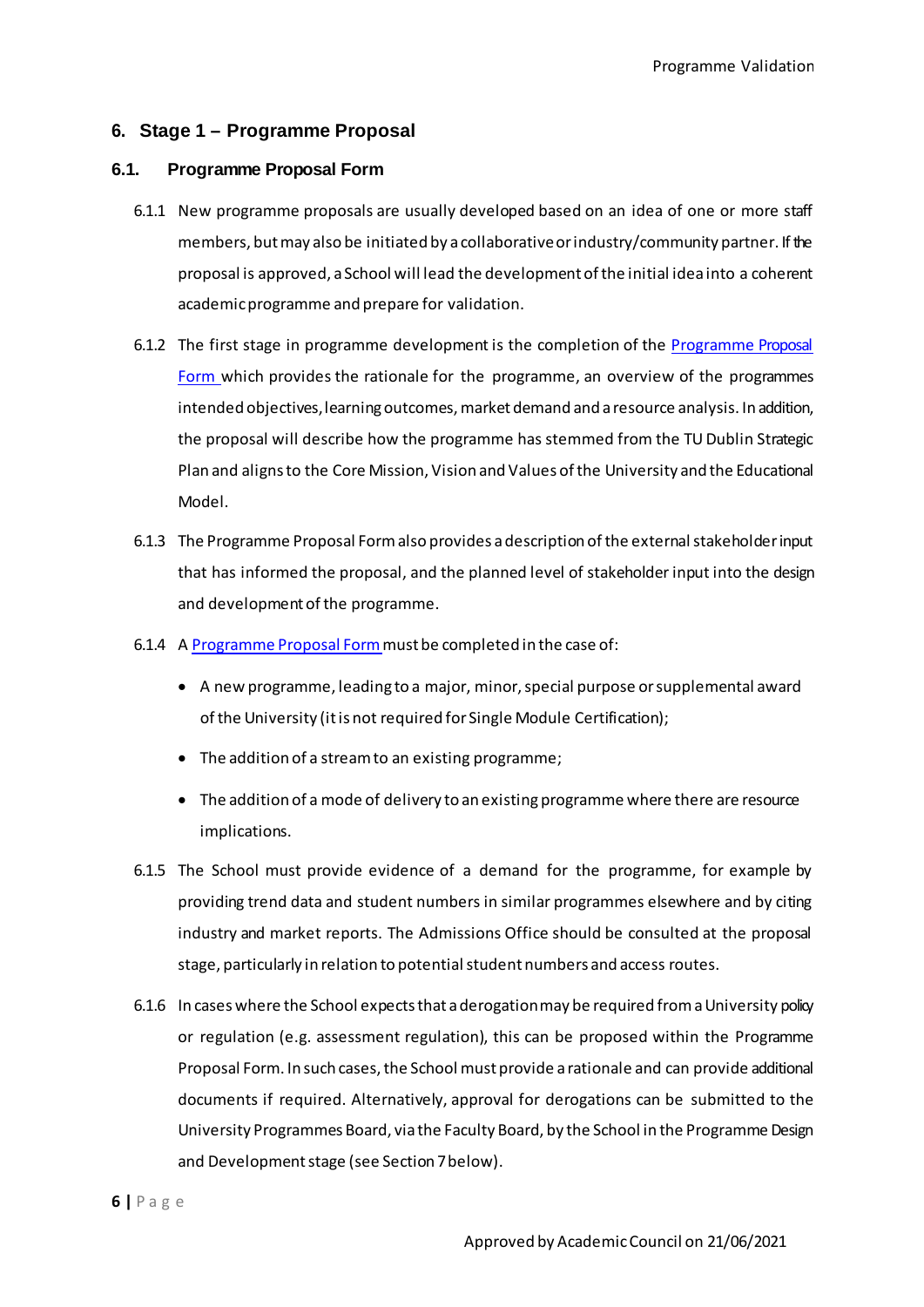- 6.1.7 Where the development and delivery of a proposed programme will involve multiple Schools, the Head of School of the proposing School must secure sign-off of any required resources from the other School(s) as appropriate. In this case, each Head of School providing modules or resources must sign the programme proposal form.
- 6.1.8 Where the subject matter covered by a programme potentially overlaps with subject(s) designated to other Schools but these Schools are not being asked to deliver modules or provide resources, the Head of School of the proposing School should consult with the relevant Heads of Schools. In this case, the signatures of the other Heads of School are not required on the Programme Proposal Form. However, a description of the consultation process and the Schools involved shall be provided in the Programme Proposal Form. Such consultations should be undertaken as early as possible to avoid delays in the development and approval of the programme. This consultation should include the following steps:
	- Communicating the proposal to relevant Heads of School;
	- Discussing potential collaborations and sharing of modules and delivery;
	- Where possible, resolving any issues arising from the discussions before the proposal is tabled at the Faculty Board or the University Programmes Board.
- 6.1.9 The School shall liaise with the Faculty *Finance Business Partner*, to ensure that the resource analysis is compliant with the University's Finance Policies and Procedures. When the University Finance Office is satisfied with the proposed finances, the Finance Business Partner signs the form to confirm that:
	- The programme can be delivered within the University's existing resources or the proposed additional income from the programme justifies the allocation of additional resources;
	- The proposed fee rate is consistent with the University's fees and income policy/collaborative provision costing model.
- 6.1.10 Once the form is signed by the Finance Business Partner, it can be signed by the Head of School (and other relevant Heads of School where required) and forwarded to the Faculty Vice-Dean of Education for tabling at the Faculty Board. The Head of School should also forward the form to the relevant *Discipline Programmes Board* (i.e. the Discipline Programmes Board which will have responsibility for the quality assurance and enhancement of the programme) at this stage for noting.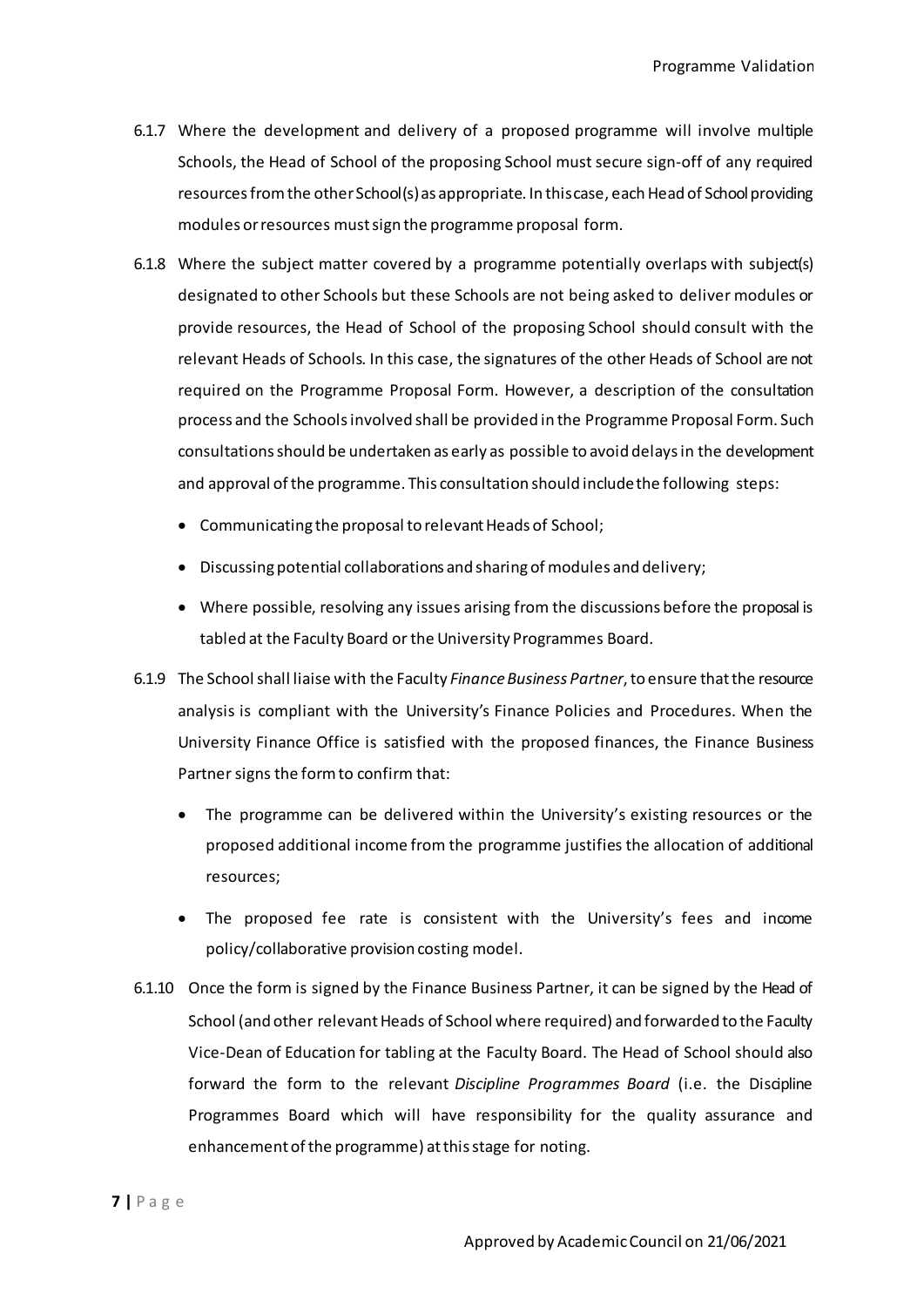# <span id="page-8-0"></span>**6.2. Consideration of Programme Proposal Form by Faculty Board**

- 6.2.1 The *Faculty Board* reviews the proposal, specifically addressing the following questions:
	- Does the programme align well with the School and *Faculty* existing programme portfolio?
	- Is the extent of proposed cross-over/collaboration with other Schools' portfolios appropriate?
	- Is the stated market demand sufficient to justify the predicted student numbers and the sustainability of the programme, in the context of the existing competitive environment?
- 6.2.2 Proposals for programmes of less than 30 ECTS can be approved at Faculty Boards and do not require University Programmes Board approval. Hence, where the proposed programme is less than 30 ECTS credits, the Faculty Board should also use the criteria in Section 6.3.2 in making its decision to approve the proposal. If required, advice should be sought from Academic Affairs in relation to the application of any of the criteria.
- 6.2.3 Where the proposed programme is greater than 30 ECTS credits, approval of the University Programmes Board is required. However, if satisfied with the proposal, the Faculty Board should endorse the proposal before submitting to the University Programmes Board.
- 6.2.4 After reviewing the proposal, the *Faculty Board* may either:
	- Endorse the proposal, and recommend its approval to the *University Programmes Board*  (in the case of programmes of 30 ECTS or greater) or approve (in the case of programmes of less than 30 ECTS);
	- Refer the proposal back to the School for revision based on specific comments; or
	- Decline to endorse the proposal in its submitted form providing a rationale for the same.
- 6.2.5 Where the Faculty Board approves a proposal fora programme of less than 30 ECTS credits, the form is submitted to the University Programmes Board for noting. Where the Faculty Board endorses a proposal for a programme of 30 ECTS credits or greater, the form is submitted to the University Programmes Board for consideration.
- 6.2.6 Where derogations from University policies or regulations are proposed within the Programme Proposal Form, the Faculty Board must make a recommendation to the University Programmes Board and submit the proposal to the University Programmes Board.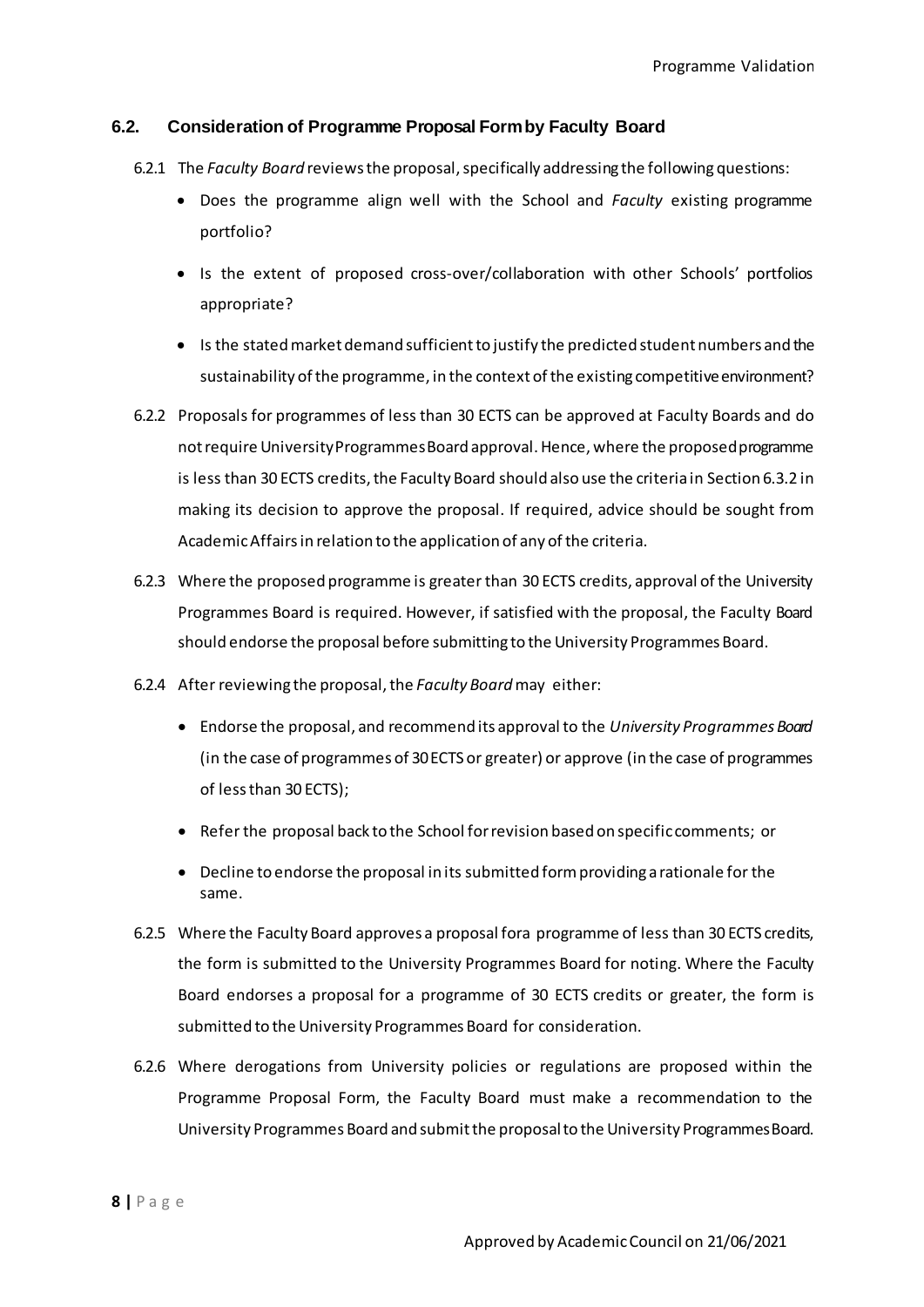All requests for derogations must be submitted to the University Programmes Board regardless of whether the programme is greater or less than 30 ECTS credits.

# <span id="page-9-0"></span>**6.3. Consideration of Programme Proposal Form by University Programmes Board**

- 6.3.1 The University Programmes Board notes proposals for programmes of less than 30 ECTS credits that have been approved by Faculty Boards.
- 6.3.2 The *University Programmes Board* will assess the Programme Proposal Form (for programmes of 30 ECTS or greater) in terms of its alignment with the criteria, policies and procedures for new programme development and specifically address the following questions:
	- Is the proposed award title in accordance with the University's naming conventions for awards and does it align with the stated ECTS, duration and NFQ level for the programme?
	- Are the stated access, transfer and progression arrangements in accordance with the University's policy?
	- For collaborative provision only: are the proposed Protection of Enrolled Learner (PEL) arrangements appropriate?
	- Is the programme compatible with the University's Strategic Plan and Core Mission, Vision and Values?
	- Does the programme align well with the University's existing programme portfolio and research themes?
	- Does the programme align with national priorities in Education and Skills and key objectives for Higher Education Institutions as set out by the HEA in the Systems Performance Framework?
	- Has there been sufficient consultation and collaboration with other relevant Schools?
	- What is the impact of the addition of the programme on the University's professional and support services?

#### 6.3.3 The *University Programmes Board* may either:

- Approve the proposal, thereby authorising the School to develop the programme validation documentation;
- Request additional supporting information to the Programme Proposal Form;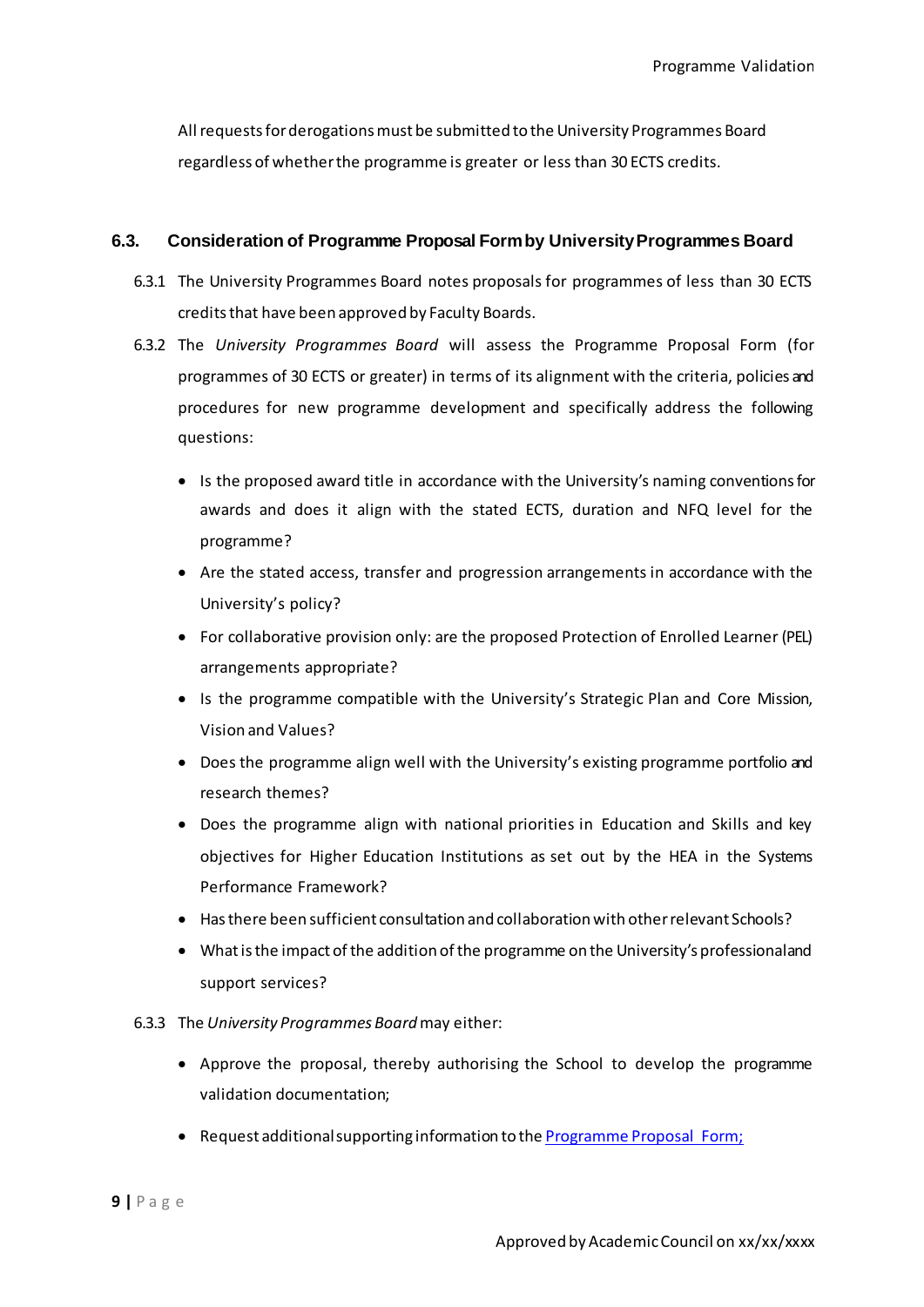- Refer the **Programme Proposal Form** back to the School for revision based on specific comments; or
- Decline to approve in its submitted form providing a rationale for the same.
- 6.3.4 Programme Proposals approved by the University Programmes Board will be noted by Academic Council at the next scheduled sitting.
- 6.3.5 Where derogations from University policies or regulations are proposed within the Programme Proposal Form, the University Programmes Board may either:
	- Approve the derogation;
	- Request additional supporting information;
	- Not to approve providing a rationale for the same.

# <span id="page-10-0"></span>**6.5. Validity of Programme Proposal Approval**

- 6.5.1 Once a programme proposal is approved, the programme validation documents must be submitted to the *Faculty Board* within one calendar year.
- 6.5.2 If the documents are not submitted to the *Faculty Board* within that time period, the Programme Proposal Form should be revised as appropriate and resubmitted to the *Faculty Board* for consideration as anew submission.

# <span id="page-10-1"></span>**7. Stage 2 – Programme Design and Development**

7.1 Once the Programme Proposal Form has been approved, *Academic Affairs* will set up the basic programme information in the Programme & Module Catalogue. This will include title, ECTS, NFQ Level, School, location and award type.

7.2 The School will continue its consultation with relevant internal and external stakeholders to fully develop the documentation, as per the requirements set out in the Programme Validation Documentation. In drafting the programme documentation, the School should look for inspiration and guidance in the relevant University policies and guidelines, and in particular those on curriculum design, Educational Model, TU Dublin Graduate Attributes and the learning, teaching and assessment strategy. Guidance from Academic Affairs in relation to the implementation of these policies and strategies will be provided.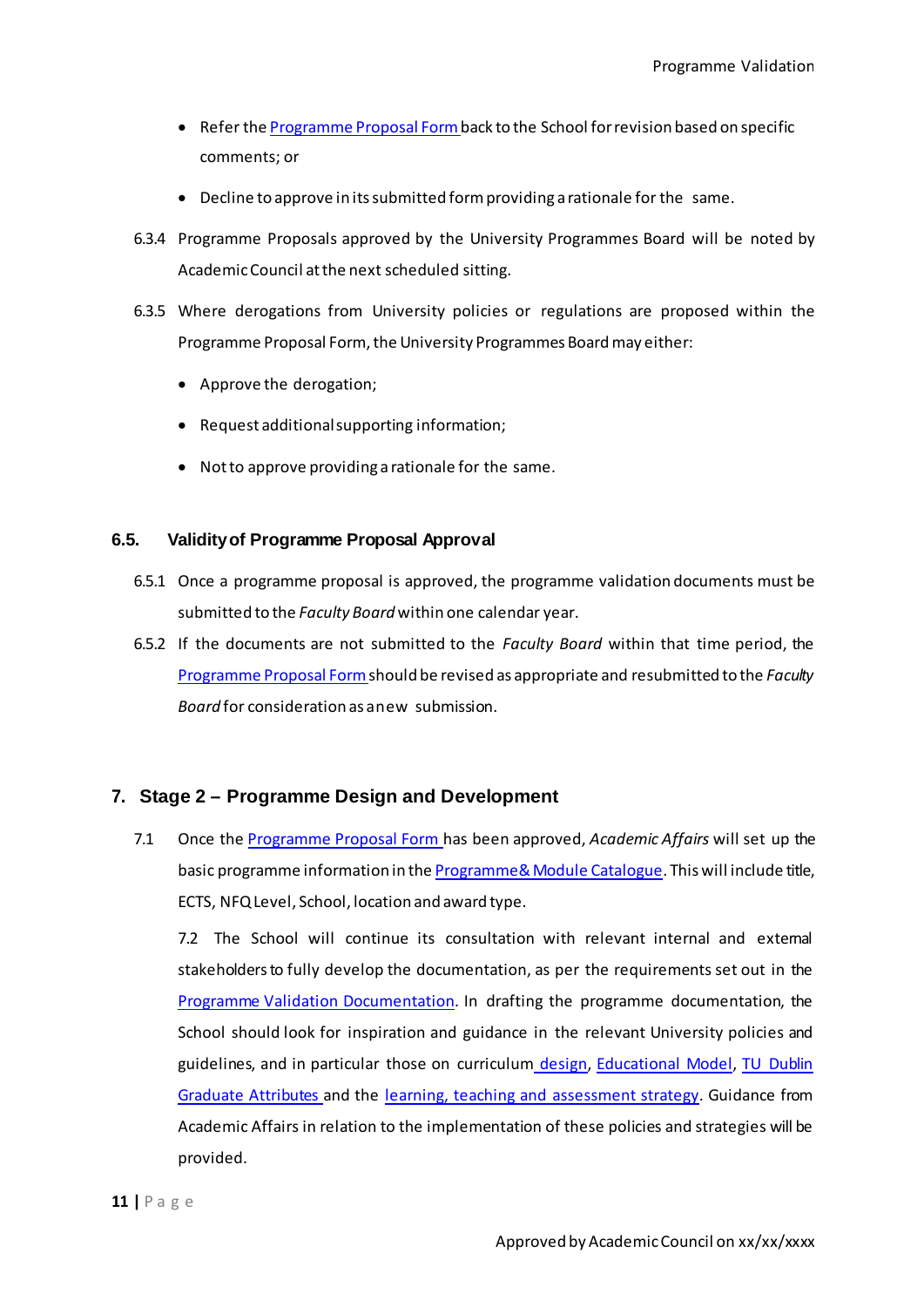- 7.3 Where it is intended that the School shall seek accreditation/approval of the programme by an appropriate professional/regulatory/statutory body, the School should ensure that the programme complies with the relevant requirements.
- 7.4 The programme should be developed following the guidance, checklists and advice provided in the Programme Design and Delivery Handbook.
- 7.5 The School will populate module and programme data within the [Programme & Module](https://dit.akarisoftware.com/curriculum/)  [Catalogue.](https://dit.akarisoftware.com/curriculum/) *Academic Affairs* will advise on any specific or additional documentation required for programme validation and can be consulted to ensure all relevant policies are being fully considered. Documents will be provided in PDF format, with the detailed curriculum information drawn from the University'[s Programme & Module](https://dit.akarisoftware.com/curriculum/) Catalogue.
- 7.6 To minimise the time required to develop and start delivering programmes of less than 30 ECTS, the School can submit the programme validation documents at the same time as the Programme Proposal Form.
- 7.7 Each aspect of the programme design and delivery should align to the University Educational Model, and the relevant policies and regulations. Any derogation from these should be identified early in the development process and tabled separately for approval first at the Faculty Board and subsequently at the University Programmes Board. Only derogations that have been approved by the University Programmes Board should be included in the programme documents submitted to the validation process. To avoid delays in the process, approval for derogations should be sought at the Programme Proposal stage.

# <span id="page-11-0"></span>**8. Stage 3 – Validation**

#### <span id="page-11-1"></span>**8.1. Validation Process**

- 8.1.1 The *Faculty Board* is responsible for the validation of new programmes and it reports on its decisions to the *University Programmes Board*. The validation process to be followed by the *Faculty Board*s is outlined here.
- 8.1.2 The Head of School or nominee submits the programme validation documentation to the Faculty Vice-Dean of Education. The programme and module information are submitted via the Programme & Module Catalogue.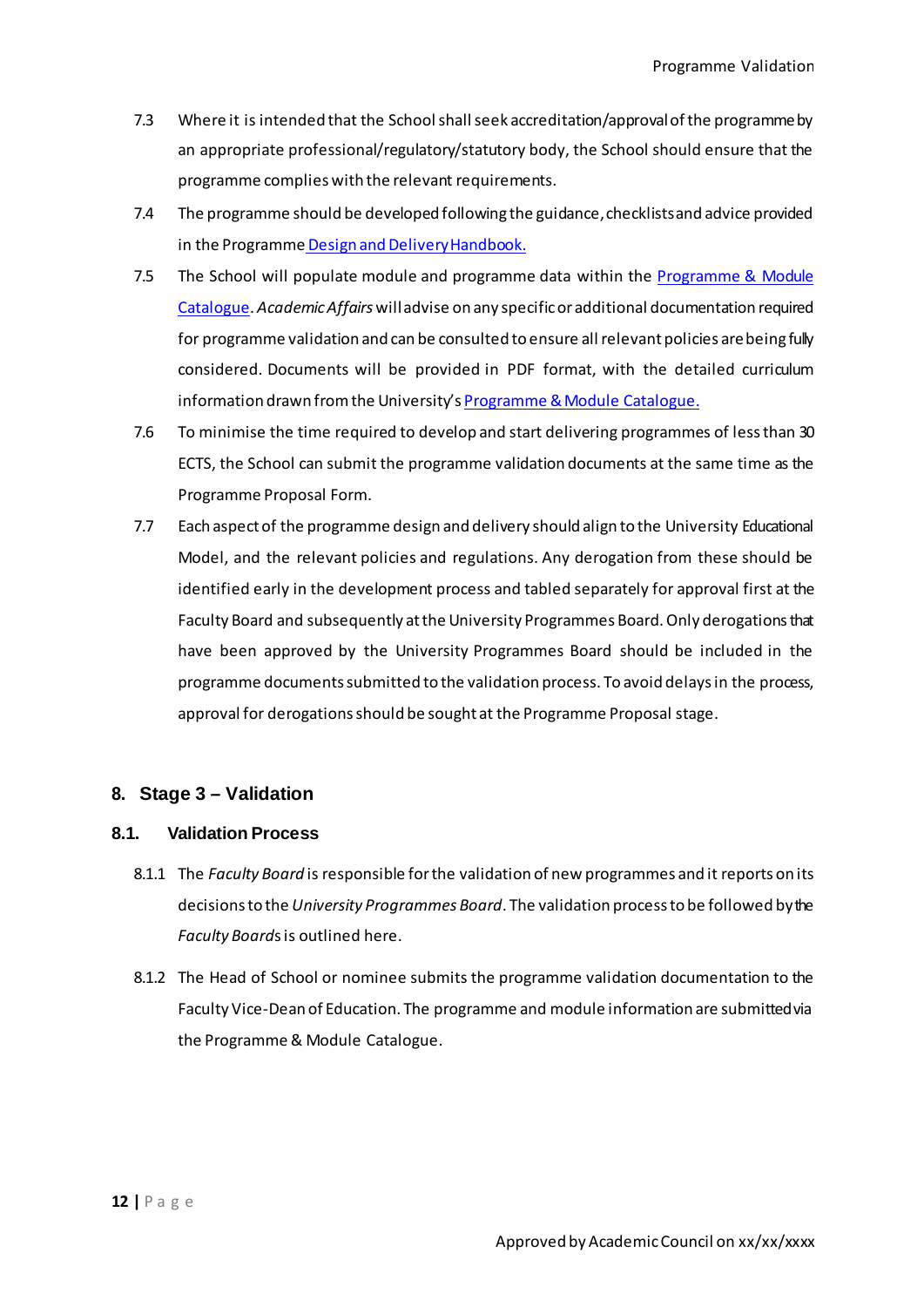- 8.1.3 The validation of all new programmes, leading to major, minor, supplemental and special purpose awards, shall be organised and led by the *Academic Quality Enhancement Committee*, which is a sub-committee of the *Faculty Board*. The constitution of this subcommittee including membership and terms of reference is provided in Quality Framework Committee Structure document. A representative of *Academic Affairs* who is a member of this sub-committee will work with the Chair of this committee (or nominee) to coordinate the validation and draft the programme Validation Report.
- 8.1.4 To validate programmes leading to major, minor, supplemental and special purpose awards of 30 ECTS or greater, the *Academic Quality Enhancement Committee* (sub-committee of the *Faculty Board*) shall constitute a panel to conduct the validation. The panel should have a minimum of five members and include at least two members of the *Academic Quality Enhancement Committee*. Additional members of the Faculty or University can be co-opted to a panel for the validation, at the discretion of the *Academic Quality Enhancement Committee*, for their particular expertise and/or experience relevant to the programme being validated. Panel members will not be staff members of the School proposing the programme.
- 8.1.5 The Validation Panel must also include at least one expert external to the University, nominated by the School proposing the programme and approved by the *Academic Quality Enhancement Committee*. Whether the expert is from academia, a profession, industry or the community can be decided by the Academic Quality Enhancement Committee, in consultation with the School, and can depend on the nature of the programme.
- 8.1.6 The School should complete the External Panel Member Nomination Form and submit it to the Vice-Dean of Education. Any conflict of interest, current or previous associations between the proposed external panel member(s) and the School or programme must be declared, as per the requirements in the External Panel Member Nomination Form. The External Panel Member Nomination Form shall provide sufficient background information to allow for informed decision on final panel selection.
- 8.1.7 The Academic Quality Enhancement Committee will select a Chair from the membership of the Panel and all panels must include a representative of Academic Affairs who will draft the Validation Report.
- 8.1.8 The validation of programmes leading to minor (including Single Module Certificates), supplemental and special purpose awards of less than 30 ECTS may be considered through scheduled meetings of the Faculty Academic Quality Enhancement Committee, on

**13 |** P a g e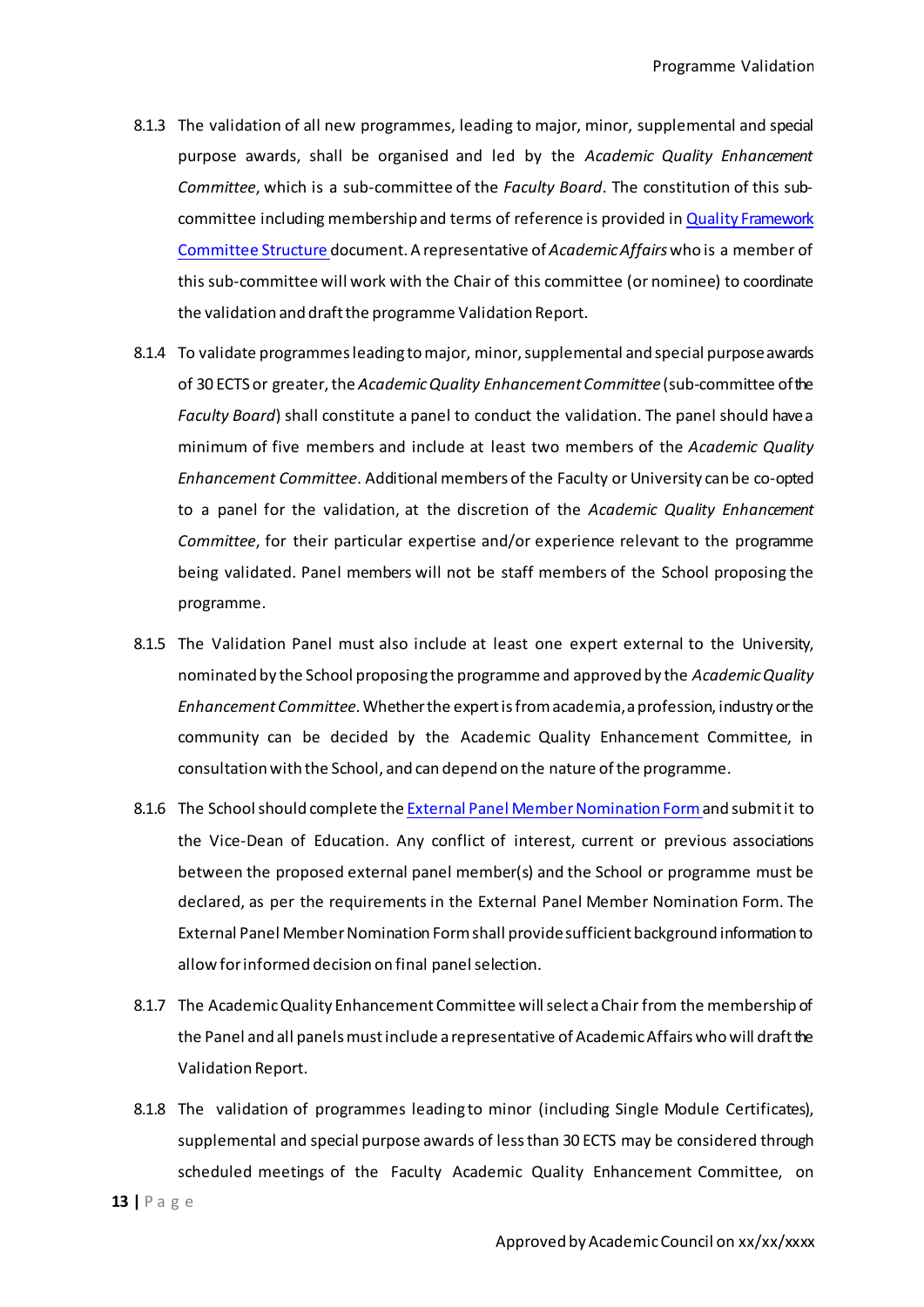submission by the Head of School of the relevant documentation. The decision to establish a panel or to consider the programme at a meeting of the Academic Quality Enhancement Committee should be made by the Committee in consultation with Academic Affairs. In the case where a Validation Panel is not established, the Academic Quality Enhancement Committee takes on the role of the Validation Panel and hence follows the process described in Section 8.2.

8.1.9 Where a Validation Panel is established, the Panel will visit the School to meet with staff and other stakeholders involved in the development of the programme. It will also visit the facilities that will be used to deliver the programme and support the student experience. The Panel may request to be given access to any learning resource, including online resources, which will support the teaching, learning and assessment on the programme. The School will arrange a meeting room where the Validation Panel can meet privately and which can be used for refreshments and lunch, if required.

#### <span id="page-13-0"></span>**8.2. Role of Validation Panel**

- 8.2.1 The Validation Panel evaluates the programme based on the following criteria, as set out in the Validation Report template
- 8.2.2 To recommend approval of a programme, the Validation Panel must be satisfied the programme:
	- a) Aligns to the University's Educational Model and learning, teaching and assessment strategy, guidelines and policies;
	- b) Fulfils and enhances the University mission, vision and StrategicPlan;
	- c) Has clear aims, objectives and outcomes that align to the relevant NFQlevel;
	- d) Fulfils an identifiable industry and/orsociety need;
	- e) Has the appropriate academic breadth and depth, and with learning outcomes that are consistent with the levels of knowledge,know-how, skills and competences as prescribed in the relevant NFQ awarddescriptor;
	- f) Provides each student, irrespective of the nature of the programme with the best educational experience that the University can provide, recognising that this experience will be delivered through a curriculum (formal/informal) that has been developed in a collaborative process ensuring appropriate inputs from all stakeholders;
	- g) Providesteaching, learning and assessment methods which are appropriately aligned with each other and with the learning outcomes, and will enable the students to reach the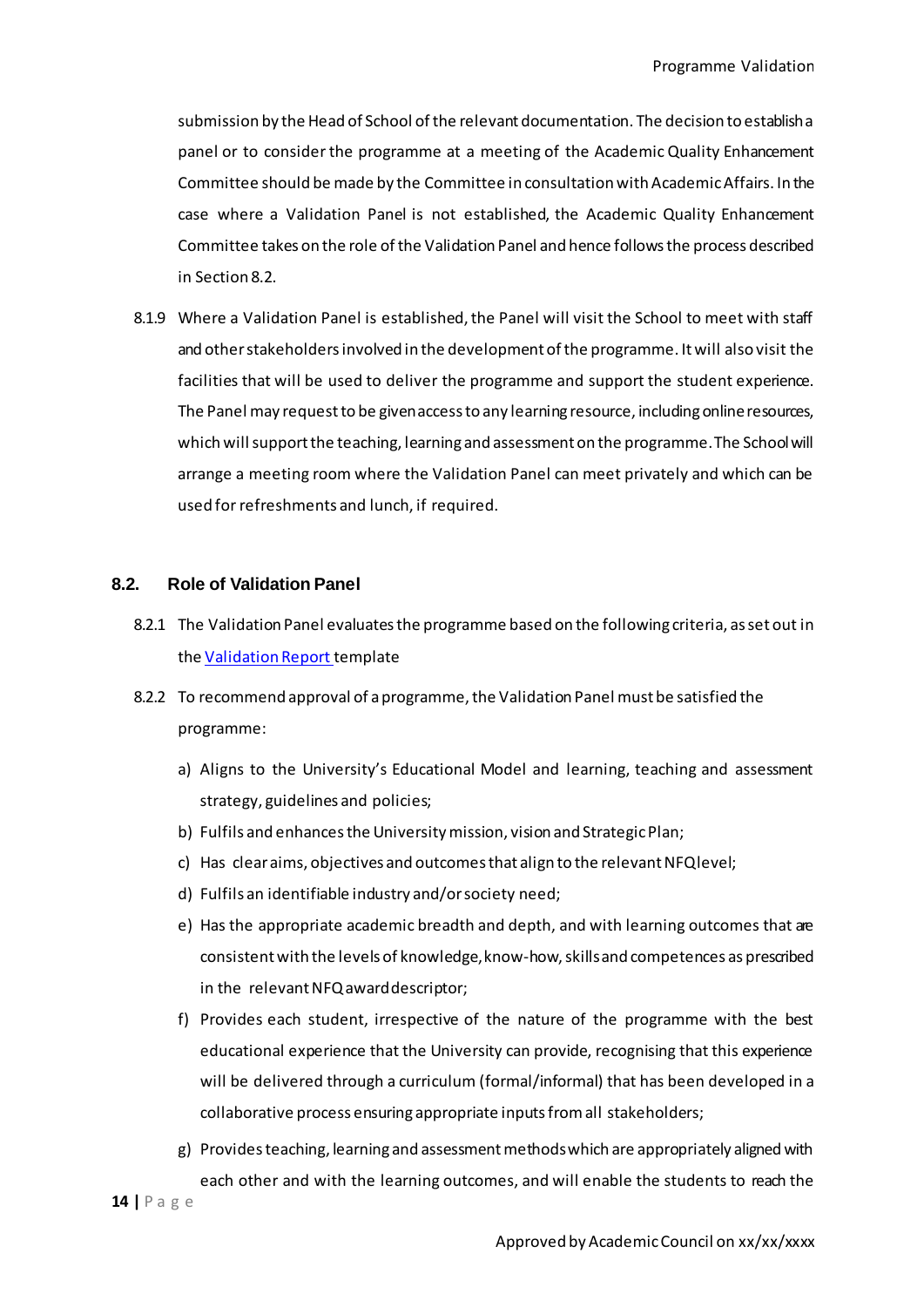appropriate standard to qualify for the award.

- h) Includes an appropriate mix of assessment methods that provides opportunities for timely and effective student feedback, and enable the students to demonstrate that they have met the module and programme learning outcomes and the TU Dublin Graduate Attributes;
- i) Reflects the most appropriate educational pedagogy to achieve the learning outcomes and the TU Dublin Graduate Attributes;
- j) Has been developed to ensure all students are included equitably in the learning environment, through the Universal Design of teaching, learning and assessment activities and the physical environment;
- k) Uses appropriate learning and online technologies to support the student learning experience and the Blended Learning Checklists have been appropriately applied and completed;
- l) Provides pathways to qualifications that maximise opportunities foraccess, transferand progression, as per the University Access, Transfer& Progression policy;
- m) Has been developed via a process that is consistent across the University and identifies the academic, physical, human and otherresources required forsuccessful delivery;
- n) Provides the students with sufficient and appropriate support through theirstudies.
- 8.2.3 In addition, to recommend approval of the programme, the Validation Panel must be satisfied:
	- a) The proposed programme management and quality arrangements are aligned to University policy and the Quality Framework;
	- b) For collaborative provision programmes, the role and responsibilities of each partner are clearly defined;
	- c) There has been sufficient input into the development of the programme from external stakeholders and the programme has been benchmarked against similar programmes nationally and internationally;
	- d) The programme designwaswell informed by current developmentsin the disciplineand associated subject areas, having taken into consideration current trends, stakeholder feedback and market analysis;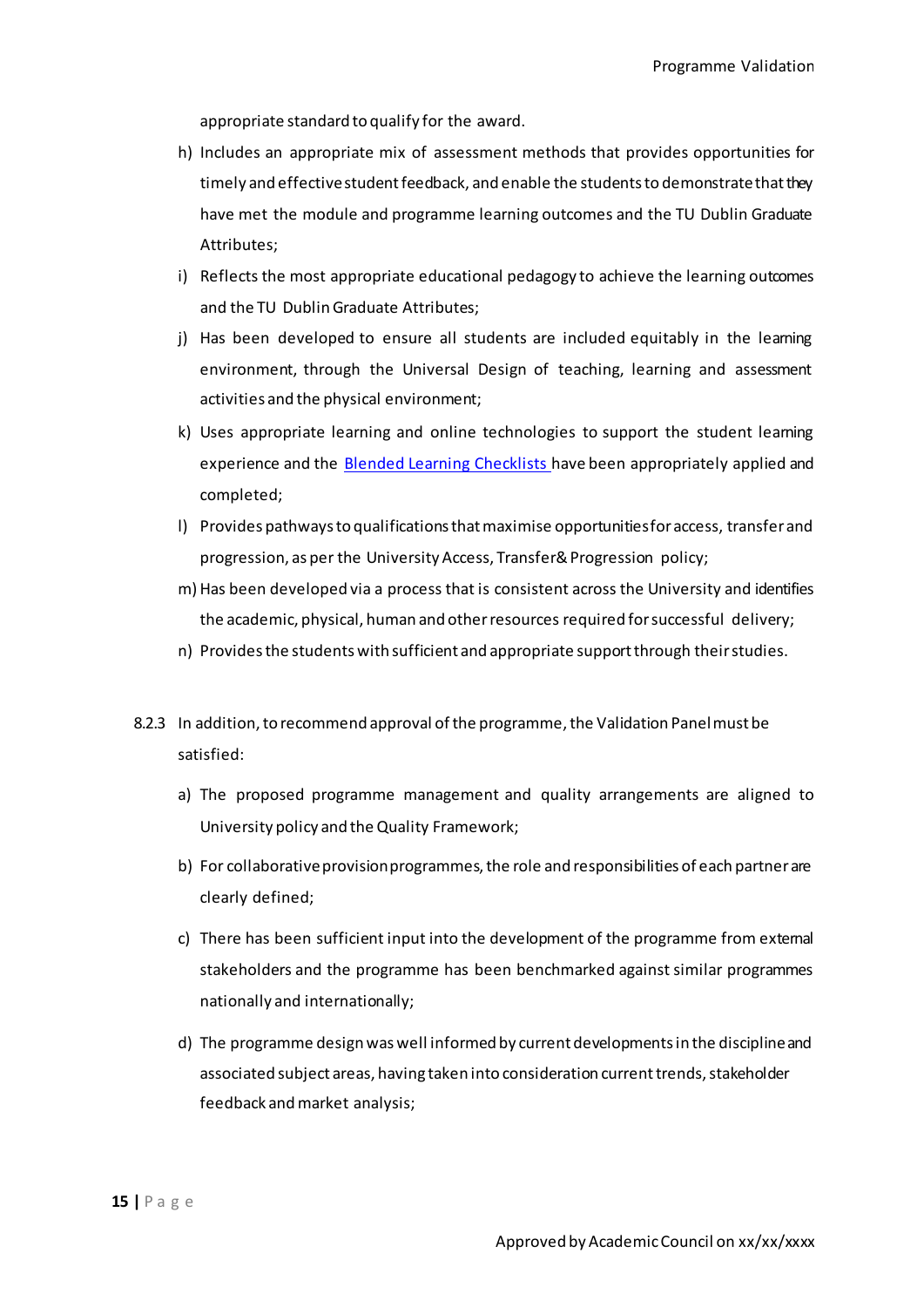- e) There are sufficient resources, in particular human and physical, to support and deliver the programme;
- f) Programme information is clearly communicated to students and strategies are in place to ensure all students are provided with the necessary information to help guide them through the programme.
- 8.2.4 Where the Validation Panel is not satisfied that any criterion listed in 8.2.2 and 8.2.3 is sufficiently addressed, the Panel may still recommend approval of the programme but set conditions that must be met by the School before the programme can be recommended to the Faculty Board for approval.
- 8.2.5 Where the Validation Panel is satisfied that a criterion listed in 8.2.2and 8.2.3has been met but could be further enhanced, the Panel may make recommendations for changes or further developments to the School. The School must respond to these recommendations before the programme can be recommended to the Faculty Board for approval.
- 8.2.6 At the end of the Programme Validation event, the Chair will provide a verbal draft report that will make one of the following recommendations to the Faculty Board:
	- a) To approve the programmes as submitted and without amendments;
	- b) To approve the programme subject to minor amendments to be completed as soon as possible and/orwith suggested recommendationsforfurtherenhancement;
	- c) To approve the programme subject to the fulfilment of conditions. Conditions are requirements which must be met prior to approval of theprogramme;
	- d) Not to approve a programme. A report shall be issued for the attention of the Head of School (copied to the Vice-Dean of Education), outlining the reasons forthis decision. In this case, any future resubmission of the proposed programme shall follow all steps outlined in this document.
- 8.2.7 Approval of a programme may be subject to both recommendations (option b above) and conditions (option c above).
- **16 |** P a g e 8.2.8 The Validation Panel (or the Academic Quality Enhancement Committee) may agree not to accept documentation submitted for validation, or agree to defer consideration of the documentation, if it considers that the documentation is incomplete. It may also defer approval of a programme where matters emerge during the validation process that the subcommittee considers require further deliberation by the School. In both cases the programme documentation must be resubmitted and the Validation Panel (or the Academic Quality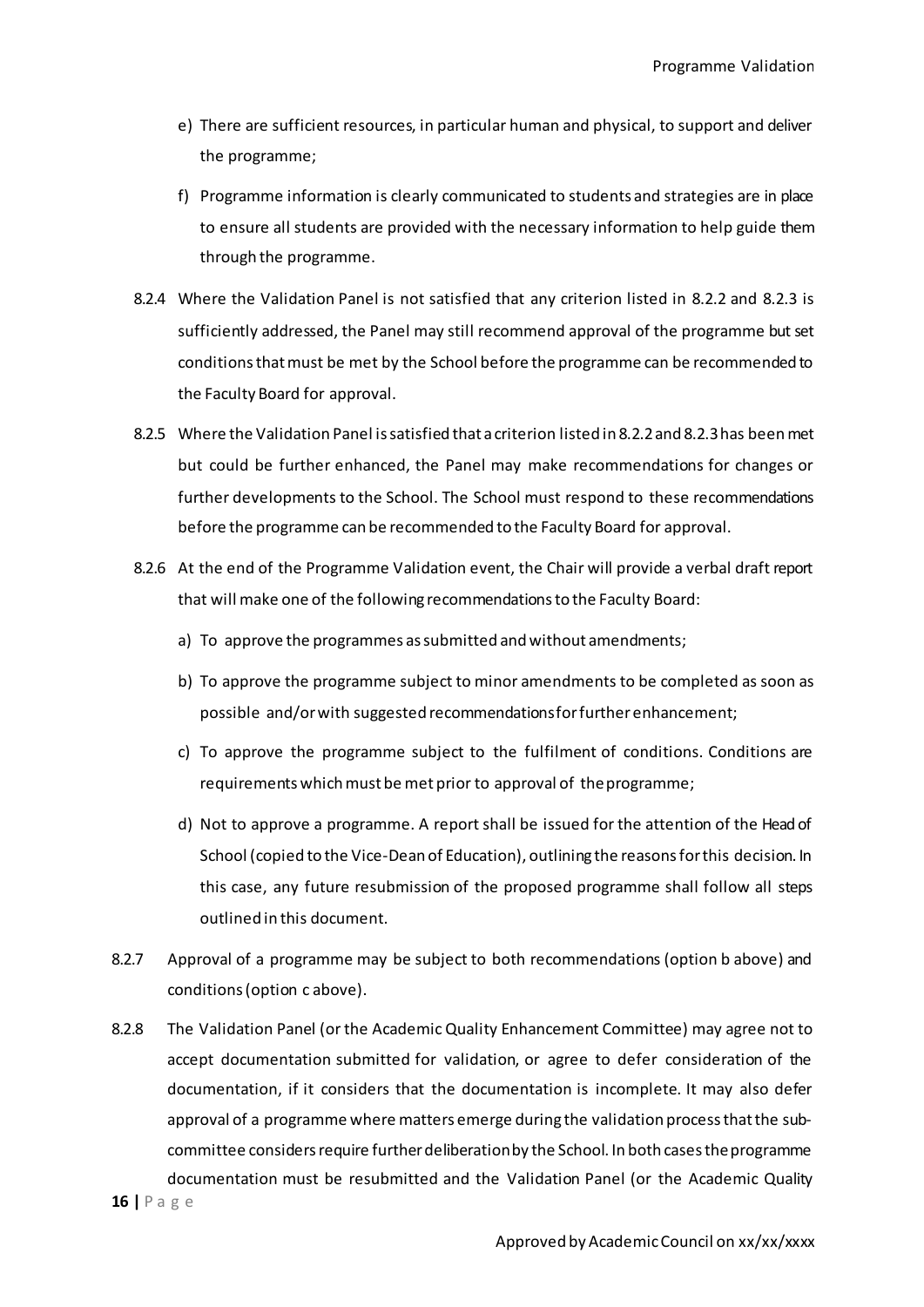Enhancement Committee) reconvenes to progress the validation process.

#### <span id="page-16-0"></span>**8.3. Validation Report**

- 8.3.1 The intention of the report is to reflect the robust consideration of the proposed programme, noting any issues of concern or precedent, as these reports may inform the University's Annual Programme Enhancement Process and the periodic review of the programme. The report may identify examples of good practice and areas for commendation, as well as issues requiring the attention and/or consideration by the School or *Faculty Board*.
- 8.3.2 The Programme Validation Report contains the following sections:
	- Programme Details
	- Membership of Programme Validation Panel
	- List of documentation reviewed by Programme Validation Panel
	- Schedule of Validation Event
	- Details of Facilities/Resources viewed by Programme Validation Panel
	- List of any approved derogations from University regulations
	- Summary of Validation Panel's findings (highlighting strengths, weaknesses and inherent opportunities for improvement)
	- Overall Recommendation to University Programmes Board
	- List of Conditions & Recommendations
- 8.3.3 The Academic Affairs representative will complete the draft report within two weeks of the validation event and circulate to the Validation Panel members.
- 8.3.4 The Validation Panel members will have one week to check the factual accuracy of the draft report and to provide any additional comments/feedback on to the Academic Affairs representative.
- 8.3.5 Unless any significant issues are raised in the panel members'feedback, the Academic Affairs representative will finalisethe document and send to the Vice-Dean of Education.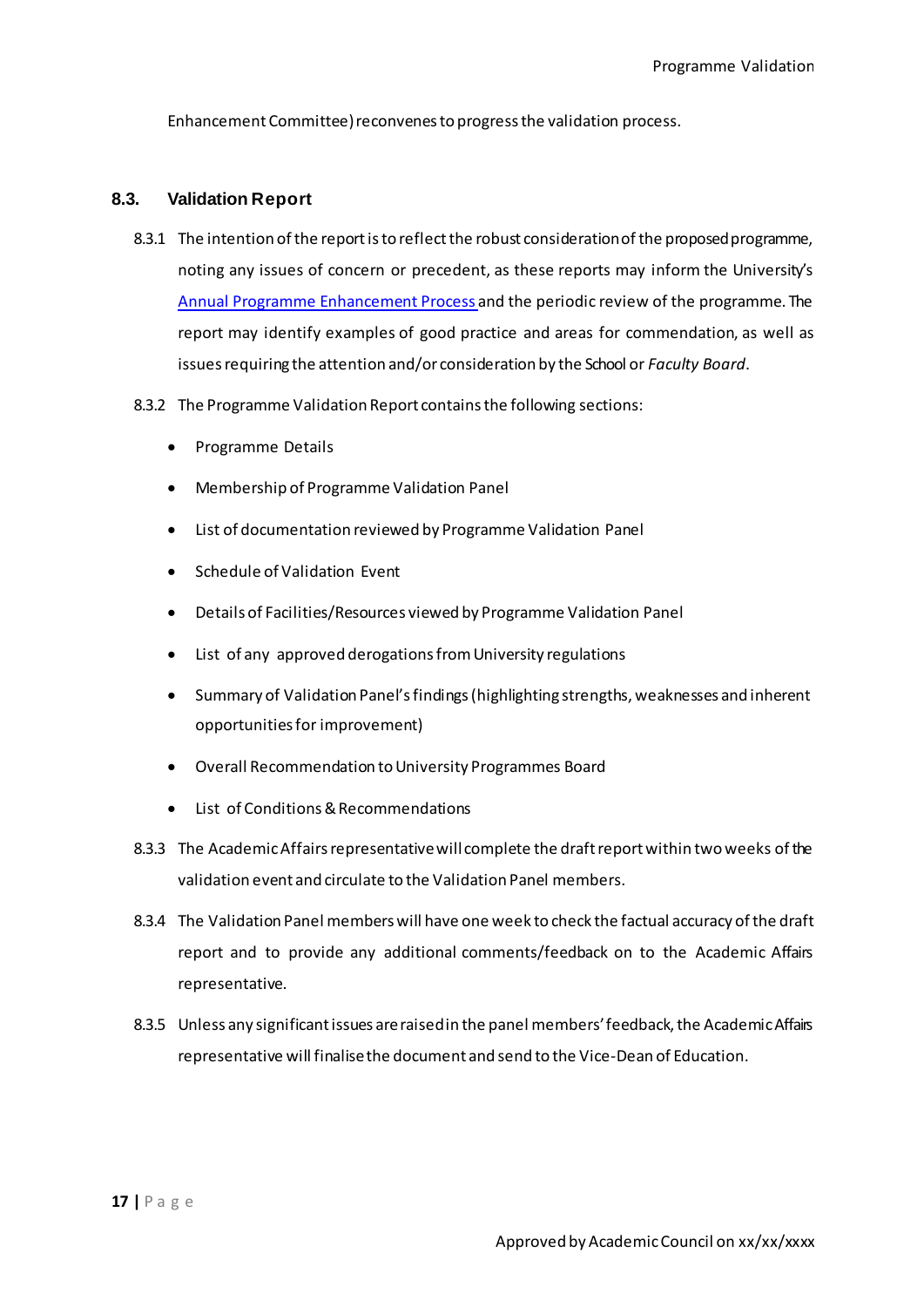#### <span id="page-17-0"></span>**8.4. School Response to Validation Report**

- 8.4.1 The Head of School will have one week to check for factual accuracy. Assuming there are no inaccuracies, the School will have two months to respond to the Programme Validation Panels report, clearly identifying how the conditions have been met and recommendations have been addressed, and to submit updated documentation.
- 8.4.2 For conditions or recommendations that may require long-term changes or resourcing, the School response must present the actions, including timelines, that will be taken to ensure this conditions will be met and recommendations addressed in a specified time.
- 8.4.3 Should there be no response to the report within two months of the issuing of the report, the outcome of the validation process shall be deemed null and void and the validation process will be terminated.

#### <span id="page-17-1"></span>**8.5. Programme Approval**

- 8.5.1 The Programme Validation Panel's report and the School's response will be tabled at the *Academic Quality Enhancement Committee* for consideration. If satisfied all conditions have been met and all recommendations have been addressed, the Report and School response will be submitted to Faculty Board. The *Faculty Board* must satisfy itself that the criteria for approval have been met in the proposed programme and this shall be evidenced within the report of the validation process.
- 8.5.2 *Faculty Board* may either:
	- a) Endorse the Validation Panel's recommendation, and recommend its approval to the *University Programmes Board* (in the case of programmes of 30 ECTS or greater) or accept the Validation Panel's recommendation thereby approving the programme fordelivery (in the case of programmes of less than 30 ECTS).
	- b) Decline to endorse/accept the Validation Panel'srecommendation and provide the School with a rationale for this decision.
- 8.5.3 The University Programmes *Board* will note the approval of programmes of less than 30 ECTS credits, and in the case of programmes of 30 ECTS credits or greater may either:
	- a) Accept the Faculty Board's recommendation thereby approving the programme for delivery;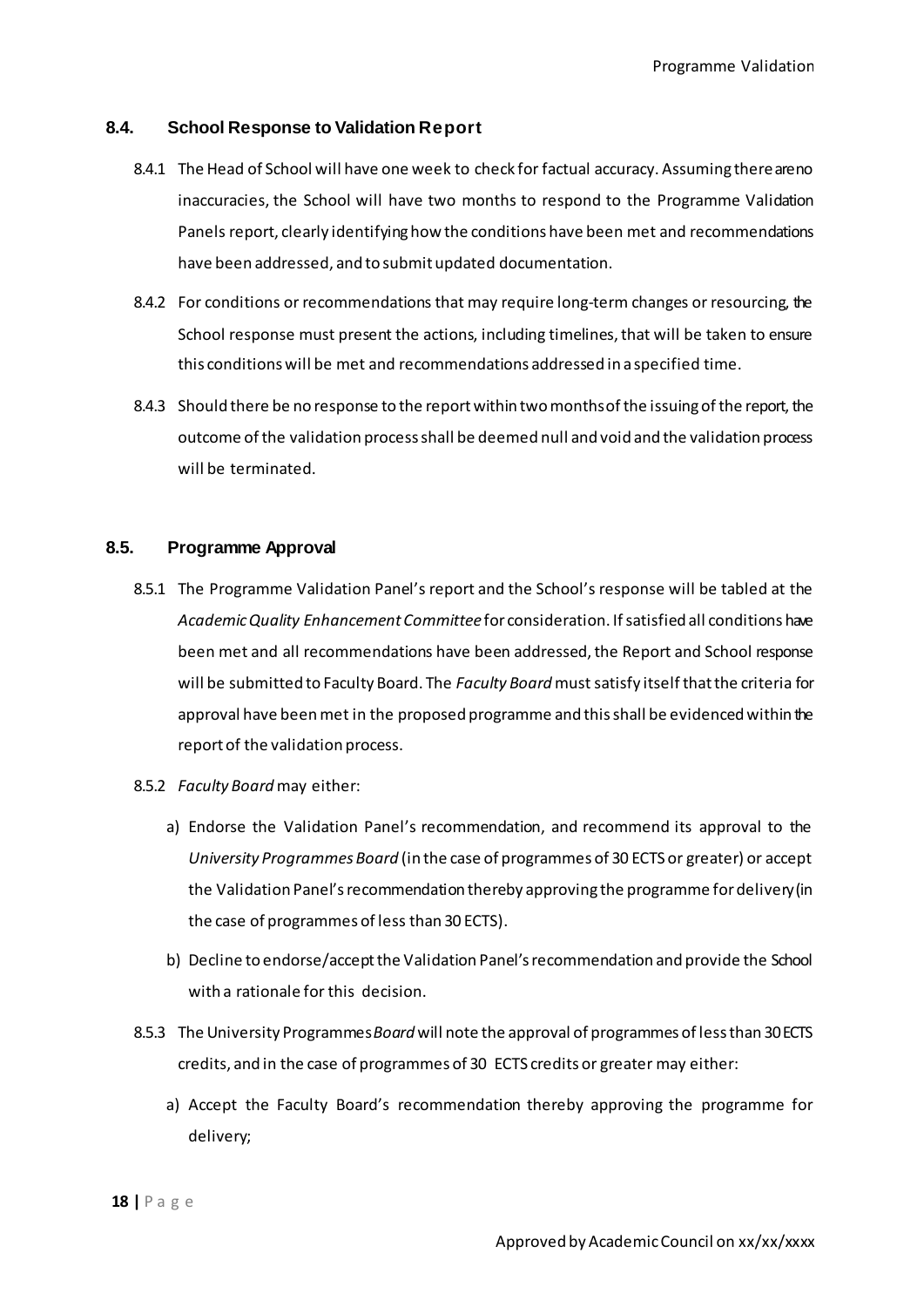- b) Decline to accept the Faculty Board's recommendation and provide a rationale for this decision.
- 8.5.4 New programmes approved by *University Programmes Board* shall be reported to Academic Council for noting.
- 8.5.5 Where derogations to the University assessment regulations/marks and standards have been requested, these proposed derogations shall be captured in the Validation Report but will have been approved by the *University Programmes Board* prior to the Validation Panel meeting. However, in the event that the Validation Panel recommends aderogation, these will be considered by the University Programmes Board for all programmes.

#### <span id="page-18-0"></span>**8.6. Post-Validation Process**

- 8.6.1 Completed Programme Validation Reports and the School Responses will be published on the Academic Affairs website, in accordance with the Qualifications and Quality Assurance (Education and Training) Act 2012. All approved programmes shall be included on the University's Registerof Academic Programmes and Awards.
- 8.6.2 On completion of the validation process and approval by the Faculty Board (programmes of less than 30 ECTS) or the *University Programmes Board* (programmes of 30 ECTS or greater), the programme shall be marked as 'approved' on the Universit[y Programme and Module](https://dit.akarisoftware.com/curriculum/)  [Catalogue.](https://dit.akarisoftware.com/curriculum/) Programmes may not normally commence or recruit until fully approved. New programmes shall be allocated aprogramme code and the programme shall be set up on the programme and student record system.

#### <span id="page-18-1"></span>**8.7. Single Module Certification**

- 8.7.1 Modules that have been validated as part of existing major, minor, special purpose or supplemental awards may be approved to be delivered forstudents who wish to register for single modules within existing programmes or may be delivered on a stand-alone basis for specific cohorts of students.
- 8.7.2 A School may seek approval of existing modules for Single Module Certification by completing the Single Module Certification Form. The *Faculty Board's Quality Academic Quality Enhancement Committee* receives and considers the form and recommends approval to *Faculty Board*, or refers back to the School for further consideration.

**19 |** P a g e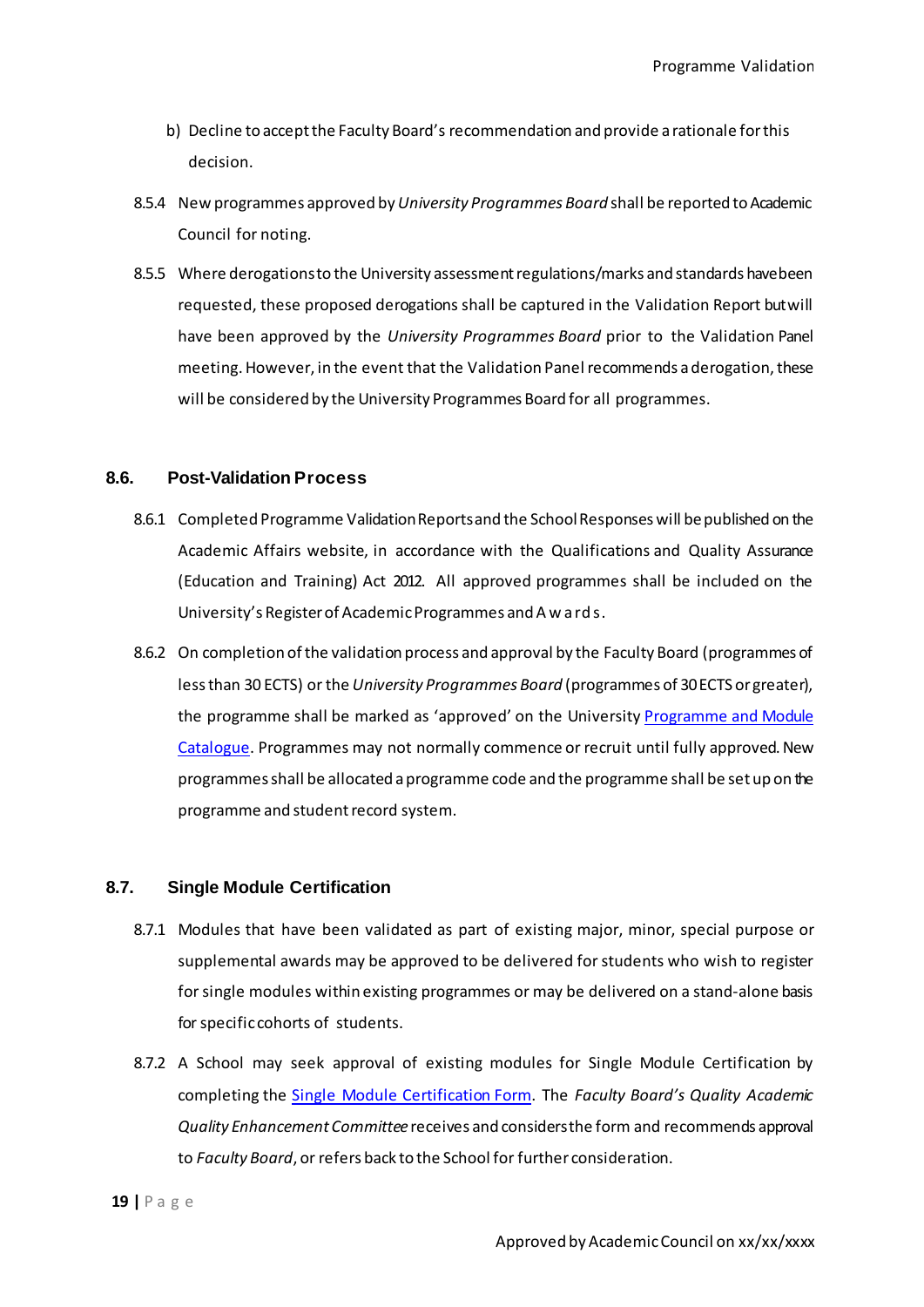#### <span id="page-19-0"></span>**8.8. Exit Awards**

- 8.8.1 Exit awards enable students, who are unable to complete the programme for which they have initially registered, to obtain an academicqualification for learning achievedup to their desired point of exit from a programme. They are normally at an NFQ level and/or accumulated ECTS credit lower than that of the award for which the studentwas registered.
- 8.8.2 Schools should propose, at the initial point of programme validation, to include exit awards options within their academic programme - see TU Dublin Exit Award Policy. This detail should be included on the programme proposal form and within the programme validation documentation.
- 8.8.3 Where a School wishes to subsequently introduce exit awards to a previously approved programme, the School shall put forward an application for approval of such exit awards to the relevant *Discipline Programmes Board* via the Exit Award Proposal form.
- 8.8.4 The Discipline Programmes Board will review applications for new Exit Awards (i.e. not considered at programme validation orreview) and make a recommendation to the *Faculty Board* for approval. Should the *Faculty Board*'s consideration of the application require that a programme validation is required to further consider the application, it shall advise the Head of School accordingly. The *Faculty Board* shall make a recommendation to *University Programmes Board* on the approval of new exit awards.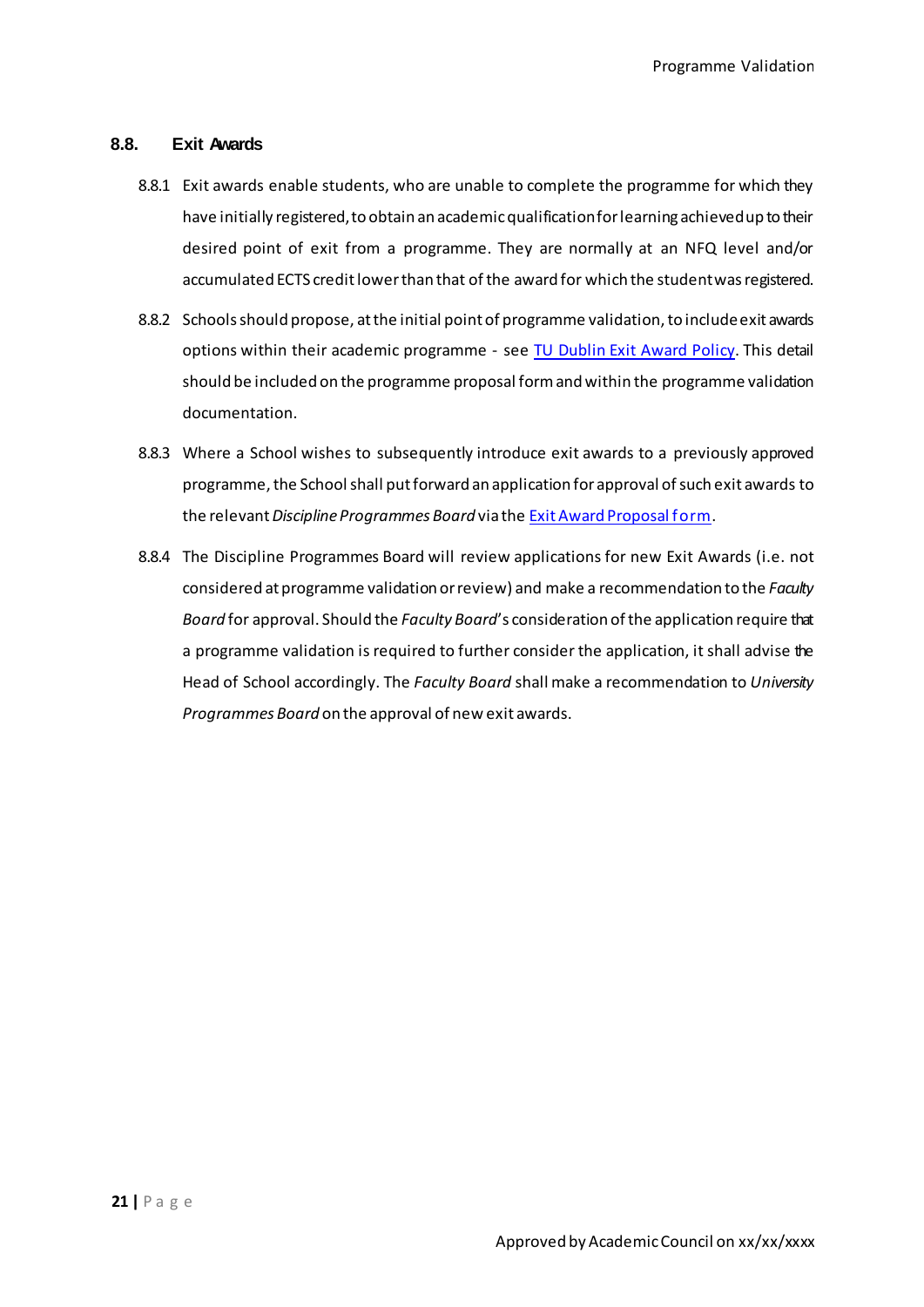# <span id="page-20-0"></span>**9. Process Flow Charts**



# <span id="page-20-1"></span>**9.1. Validation of Programmes 30 ECTS Credits or Greater**